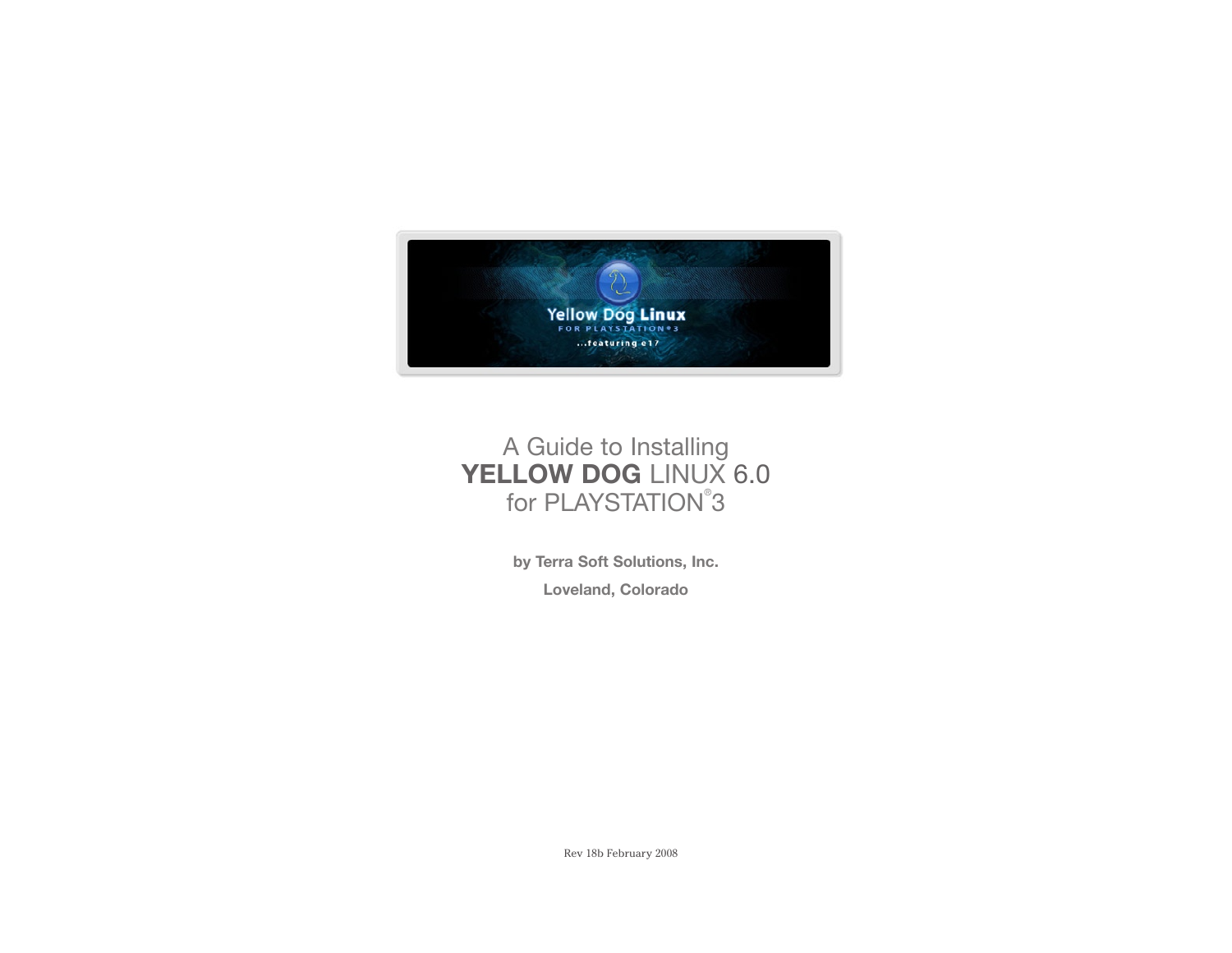#### **A Guide to Installing Yellow Dog Linux on a PS3**

Copyright © Terra Soft Solutions, Inc., 2008.

All Rights Reserved.

 No part of this document may be reproduced, published, nor distributed in any fashion without prior, written consent of Terra Soft Solutions.

• • •

*Many thanks to the Terra Soft staff in the U.S. and Canada for making a reality this latest release of Yellow Dog Linux, our best effort yet.*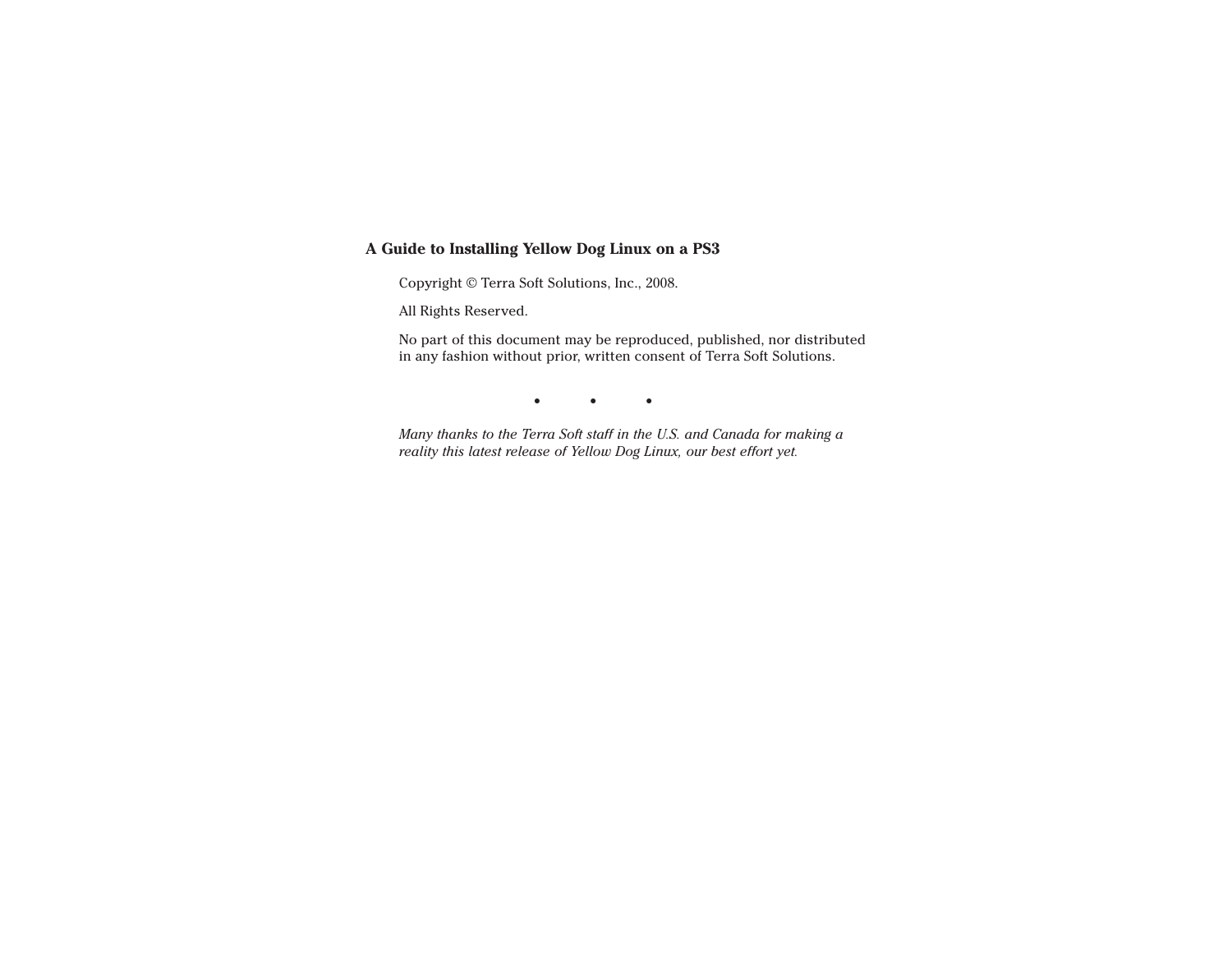# **INTRODUCTION**

#### *Thank you for choosing Yellow Dog Linux!*

When Sony Computer Entertainment designed the PLAYSTATION®3 (PS3™), it was fully intended that you, a PS3 owner could play games, watch movies, view photos, listen to music, and run a full-featured Linux operating system that transforms your PS3 into a home computer.

Yellow Dog Linux for PS3 combines a simple to use graphical installer with leading-edge components and a foundation of must-have home, office, and server applications. Everything you need to browse the web, check and compose email, do your school homework or take your office work home is included with more than 2000 packages on the Install DVD.

And what's more, Yellow Dog Linux is 100% open-source, meaning the source code to every component is freely available so that if you desire to improve one or more applications, you may do so at your choosing. This contribution back to the open-source community leads to the improvement of Linux software worldwide.

It's a system that has worked for more than 15 years, continuing to grow in both quality and users every year. Linux is collectively one of the top operating systems in use worldwide. Terra Soft is proud to be a part of this with a Fedora Core, RPM based Yellow Dog Linux.

#### **This Guide to Installation**

This Guide to Installation is written specifically for the Sony Computer Entertainment PLAYSTATION®3. This Guide does not offer instructions specific to other computers (ie: Apple Power Macintosh) supported by Yellow Dog Linux. Installation instructions for other computers are available from Terra Soft's website.

Refer to www.terrasoftsolutions.com/support/ for updates, issues specific with unique computer configurations, and engineering notes.

#### **Where is Yellow Dog Linux Installed?**

The drive installed in your PS3 ships with just one large *partition*, a logical division of the drive into unique sectors for the organization and protection of data.

Before you install Yellow Dog Linux, you will use the PS3 GameOS to split the drive into 2 major partitions: one for saving game data, music, and photos; the other for Yellow Dog Linux.

In this respect, both the GameOS and Yellow Dog Linux maintain their own unique volumes on which to store data.

#### **Two Operating Systems on my PS3?**

Following the installation of Yellow Dog Linux on your PS3, there will be 2 operating systems: the *GameOS* and *Yellow Dog Linux* (YDL).

The GameOS is the operating system that ships pre-installed on PS3. It is also referred to as a *hypervisor*, an operating system that provides a channel of communication between the outside world (you, your game controller, the monitor) and the built-in hardware (CPU, motherboard, RAM, hard drive, and I/O ports).

When you use the on-screen menus, play a game, watch a movie, or listen to music, you are doing so through the GameOS. Yellow Dog Linux runs on top of the GameOS which provides an important communication between Linux and the hardware.

Even if this sounds a bit technical, it is important as the GameOS provides a layer of continuity for Linux, making the development and maintenance of Linux for PS3 a more predictable process. This means you will enjoy a higher quality, higher performance Linux operating system.

*We hope you enjoy Yellow Dog Linux for PS3 and we look forward to receiving your feedback.*

 *Please visit us at www.terrasoftsolutions.com*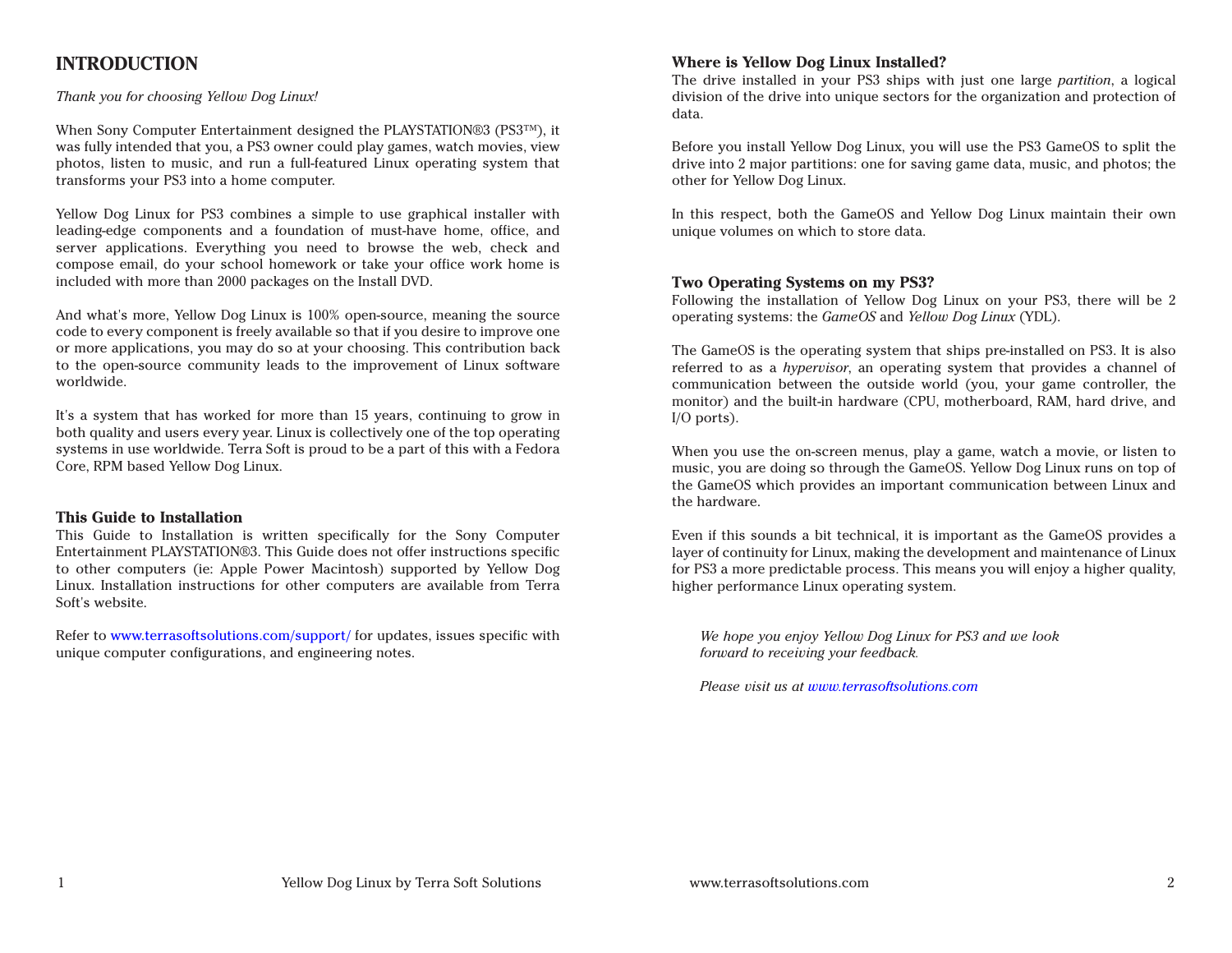### **PREPARATION**

#### **The Yellow Dog Linux Install DVD**

Either remove the Install DVD from the Yellow Dog Linux (YDL) package or prepare the Install DVD-R via a download and burn.

YDL may be purchased from the Terra Soft Store:

#### www.terrasoftsolutions.com/store/

... or via select retail stores worldwide (see Terra Soft's website for details). YDL may also be downloaded via YDL.net Enhanced accounts which provide a dedicated server for early access and Installation Support or from the public FTP mirrors (made available two weeks after the physical product ships).

#### **PS3 Preparation**

There are just a few things you must do with your PS3 before it is prepared to install Yellow Dog Linux.

- 1. Attach your PS3 to a hi-definition TV or monitor using an **HDMI (digital) or Component (5 RCA jacks) cable**. Composite (yellow RCA jack) is *not supported* as the resolution is too low.
- 2. Attach the game controller, a USB keyboard and mouse to your PS3. The game controller will be used to conduct all GameOS functions. The USB keyboard and mouse will be used once you enter the YDL installer.
- 3. Power on your PS3. If this is the first time you have used your PS3, you will be prompted to Select a language, Select a time zone, Set the time & date, and Set the username (more easily done with a USB keyboard).
- 4. It's important to update the GameOS to the most current version, available for free from Sony. Select Settings > System Update > Update via Internet and then follow the on-screen prompts to complete.
- 5. If you have used your PS3, *BACK UP ALL GAME, MUSIC, & PHOTO DATA* before formatting the drive as all data will be lost.
- 6. Select: Settings ==> System Settings ==> Format Utility ==> Format Hard Disk ==> Yes
- 7. Then select a partition setting for the hard disk: Custom
- 8. You are presented with option to "Allot 10GB to the Other OS" or "Allot 10GB to the PS3 System." Allocating the majority for YDL (Other OS) is recommended, independent of the size of your drive.

9. Select Quick Format and "Yes". Your PS3 will now format its internal drive.

10. Press "X" on the controller to EXIT which will cause your PS3 to reboot.

#### **Transfer control of your PS3 to Linux**

Before you install Yellow Dog Linux, you must temporarily transfer control of your PS3 to the Yellow Dog Linux installer. This is done using a *bootloader*. The *bootloader installer* installs the *bootloader* and is pre-installed by Sony with the GameOS. The *bootloader* "kboot" allows the GameOS to transfer authority to Yellow Dog Linux. Kboot is included on the YDL Install DVD in the directory */ps3/otheros* directory and called "otheros.bld".

*Do not turn off the power nor remove the recording medium during the installation.* Interrupting the installation process may cause damage.

- 1. Step 1 Insert YDL Install DVD.
- 2. From the GameOS menu, select:

Settings ==> System Settings ==> Install Other OS

- 3. Your PS3 will now scan the DVD for the bootloader installer and bootloader.
- 4. Confirm discovery of "/ps3/otheros/otheros.bld".
- 5. Press "X" on the controller to start the installation.
- 6. You must now select "Other OS" in order to install YDL:

Settings ==> System Settings ==> Default System ==> Other OS

7. When prompted to boot Other OS, select "Yes".

#### **Returning to the GameOS**

Your PS3 will now boot to YDL each time it powers on unless you command kboot (the bootloader) to again boot the GameOS (see BOOTING GAMEOS, below).

To return to the GameOS, at the kboot prompt, enter:

ps3-boot-game-os [ENTER]

The PLAYSTATION®3 may be forced to return to the GameOS by holding the power button for about 5 seconds at power on. Doing this resets your PS3 to factory default. To return to Yellow Dog Linux, you will need to perform steps 6 and 7, above.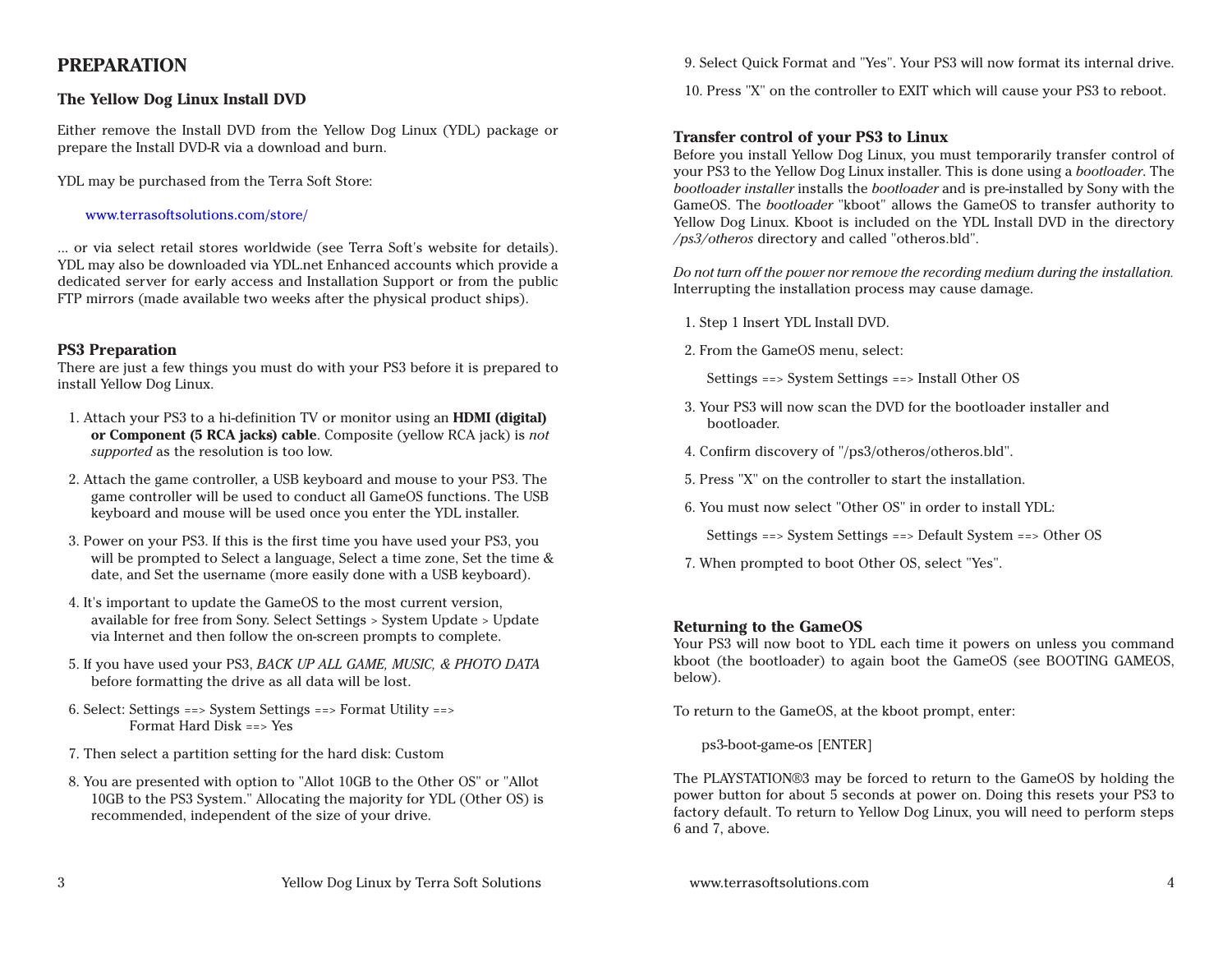# **INSTALLATION**

When installing YDL, you will need a monitor or television with HDMI (digital) or Component (5 RCA jacks) cable input in order to perform a graphical install.

1. The bootloader *kboot* is displayed on-screen. Before the installer timesout, select one of the options (below) to match the highest resolution capability of your monitor.

 If your monitor has only Composite (3 RCA jacks) the YDL installer (Anaconda) should default to "install\_text", a low-resolution text mode. This will later require command line configuration.

 If you are uncertain of your hi-def (HDMI, Component) monitor's capability, the 720p option is the best default choice.

| install_ps3_1080i    | for PS3 and monitor capable of 1080i |
|----------------------|--------------------------------------|
| install_ $ps3_1080p$ | for PS3 and monitor capable of 1080p |
| install_ $ps3_720p$  | for PS3 and monitor capable of 720p  |
| install_ps3_480i     | (same as install_text)               |

2. Enter Anaconda (the Yellow Dog Linux installer) and move forward with the installation of Linux, as guided on-screen.

#### **Media Check**

This is used to check the quality of your DVD.

#### **Language & Keyboard Selection**

Select your preferred Language and Keyboard configurations.

#### **Partition Drive**

Partitioning a drive creates *logical* (as compared to physical) sections on your drive, each serving the purpose of organizing and protecting data.

*NOTE: If this is the first time installing Linux on your PS3, you will be warned, "The partition table on this device ps3da was unreadable ..." This is normal. Go ahead and select "Yes" to proceed.*

You may either allow the Installer to create the partitions for you by selecting *Automatic Partitioning*, or conduct this effort manually via *Disk Druid*.

If you elect to use the Automatic Partitioning feature, you may choose from one of three schemes:

|                       | Installation requires partitioning of your hard drive. By default,<br>a partitioning layout is chosen which is reasonable for most |  |
|-----------------------|------------------------------------------------------------------------------------------------------------------------------------|--|
|                       | Remove all partitions on selected drives and create default layout.                                                                |  |
|                       | Remove linux partitions on selected drives and create default layout.                                                              |  |
| Create custom layout. | Use free space on selected drives and create default layout.                                                                       |  |
|                       | Sda 152625 MB ATA ST3160023AS                                                                                                      |  |
|                       |                                                                                                                                    |  |

- *Remove all Linux partitions:* this will delete and then replace only existing Linux partitions. Please note that if you have already installed Linux on your PS3, this procedure will **DESTROY ALL EXISTING LINUX DATA.**  The GameOS and game data will not be harmed.
- *Remove all partitions*: on a PS3 (as compared to a Mac) this will produce the same result as "Remove all Linux partitions" (above) as the GameOS cannot be affected by the Linux installer.
- *Keep all partitions and use existing free space:* if you have never installed Linux on your PS3, this will generate the same result as "Remove all partitions" (above).

The use of Disk Druid is for advanced Linux users who desire to customize the partitioning of their drive. If you are new to Linux, we recommend you use the Automatic Partition tool discussed earlier in this section.

If you elect to build your partitions manually, you should create the following:

- *swap* used to temporarily store data no longer held in RAM. Swap should be no less than 512MB.
- *home* by creating a "/home" dir, you may re-install YDL and preserve your home directory. This may be any size you desire, but likely at least 1 GB.

/ - contains everything else (/etc, /sbin, /var) and should be at least 10GB.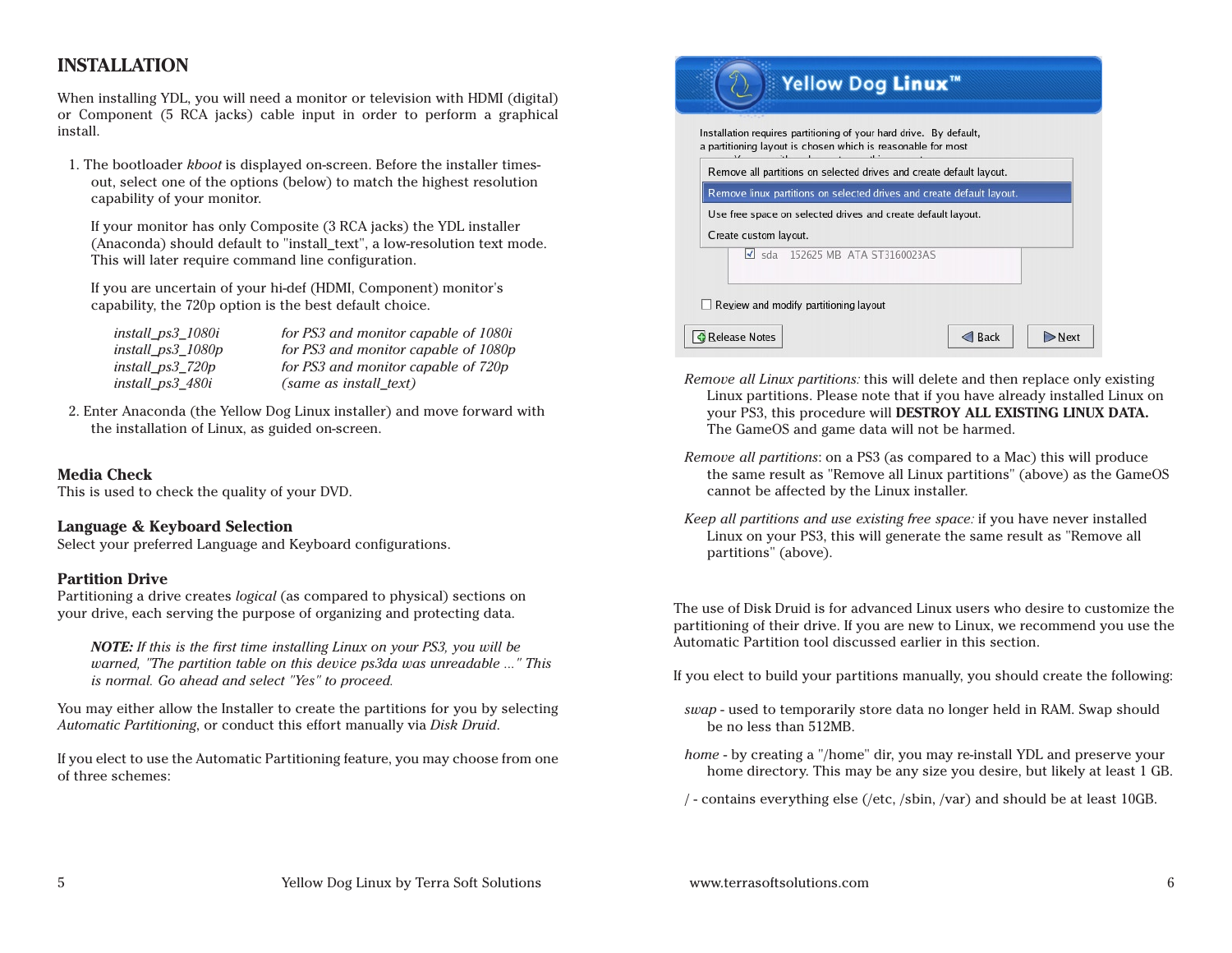#### **Network Configuration**

The default DHCP enables your PS3 to automatically obtain an IP address from your DSL or cable modem or in-office router. Only advanced users who have specific needs should manually configure this information.

#### **Root Password**

Choose a password that is at least 8 characters, both letters and numbers and is not based on a dictionary word. *Lower and upper case letters are unique.*  Do not use your birthday, your child's name spelled backward, nor the name of your spouse followed by the year you were married. *The security of your computer is only as strong as your passwords.* Do not forget this password. Only login as root if you are an experienced user, as it is possible to remove files or data which are required for the proper function of your Linux OS.

#### **Package Selection**

The Yellow Dog Installer defaults to a pre-defined package set which includes a full-featured set of graphical applications for a wide variety of functions. These applications are listed on the following webpage:

#### www.terrasoftsolutions.com/products/ydl/apps.shtml

You may elect to customize the package set to be installed, which may increase or decrease the number of applications and time required. If you remain with the default set, this will require roughly one hour. Once up and running, additional packages may be installed using *yum* or the Add/Remove Software utility.

#### **Dependency Check**

The Installer will now check for package dependencies. This will take 3-4 minutes.

G*ood time for a beverage break ...*

### **BOOTING UP!**

- 1. Click Reboot to restart your PS3. Remove the DVD (or it will be pulled back into your PS3 and will attempt to install again).
- 2. When presented with the bootloader menu, the boot parameter presented will be that which you selected at installation.

If you have an HDMI or Component capable monitor, your PS3 will boot into graphical mode and 2 YDL icons will appear, followed by 6 small penguins which represent the 6 available SPEs of the Cell processor.

If you have a low-res TV, your PS3 will require some command line modification to gain a low res (difficult to read) graphical interface. Instructions at www.terrasoftsolutions.com/support/solutions/

4. During the first-ever boot following installation, you will be welcomed by *firstboot* in order that you may conduct additional system tests and configuration. *See the next section for details.*



# **FIRSTBOOT**

Firstboot walks you through Acceptance of the License Agreement, Date and Time settings, System User, and Sound Setup.

*License Agreement* - Please read and accept this document.

- *Date and Time* If your PS3 will always be connected to the internet, selecting NTP will make certain your clock is accurate. If not, manually set the Date and Time.
- *System User* Create one user account for your initial login and immediate access to the system. Additional users may be added later. Choose a password that is at least 8 characters, both letters and numbers and is not based on a dictionary word. Do not use your birthday, your child's name spelled backward, nor the name of your spouse followed by the year you were married. *The security of your computer is only as strong as your passwords.*
- *Sound Setup You must have audtio cables attached to your monitor/TV in order to hear the output. Press the play button and confirm that music was heard.*